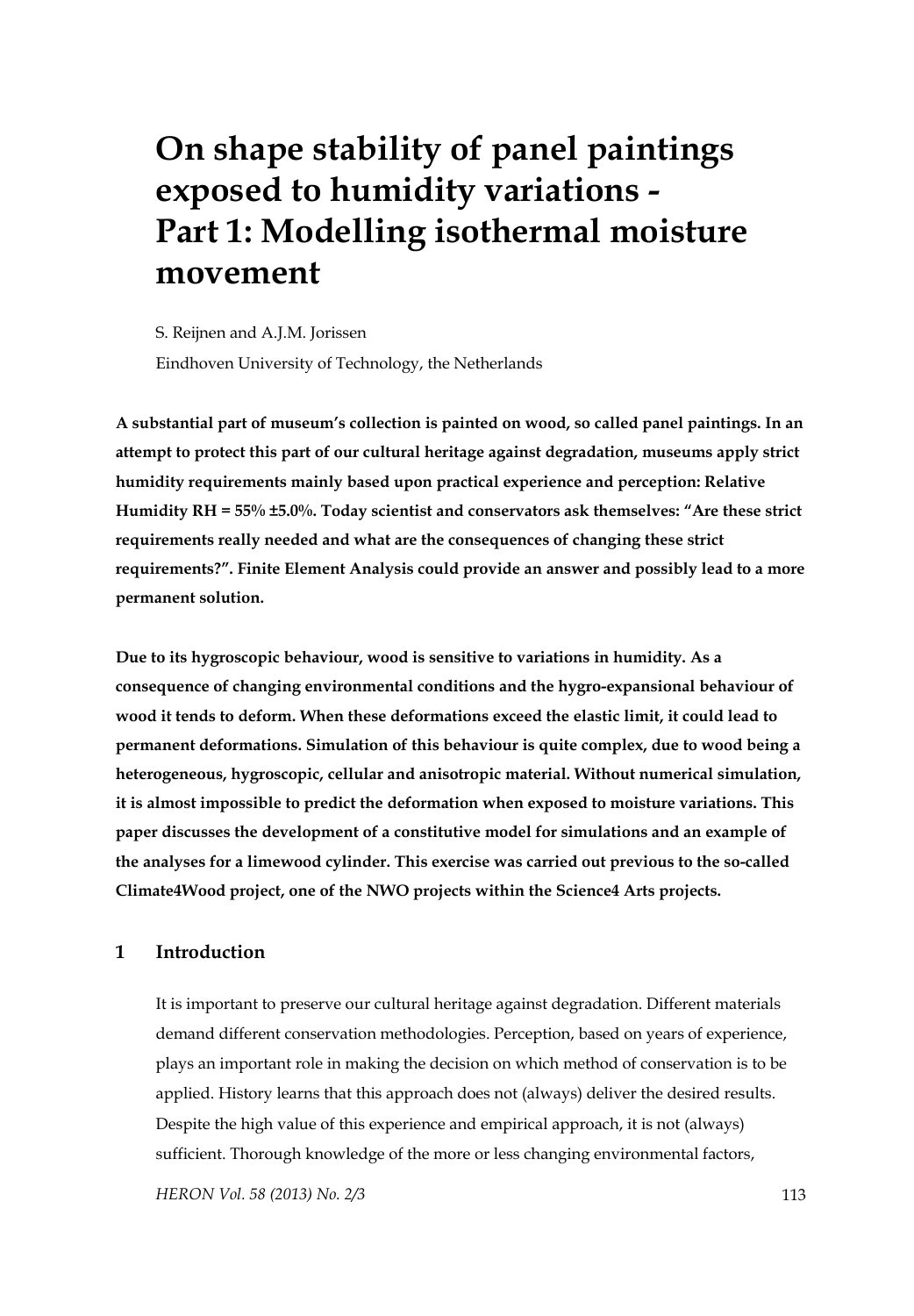mainly characterized by temperature, relative humidity, light and even more the effect of these changes on the internal stresses and deformations in the wooden panel, as well as the response of the paint layers, could lead to a more permanent solution.

A panel painting is painted on wood. Not many people are aware that famous paintings, painted by great masters, are painted on wood. The Mona Lisa by Leonardo da Vinci is a good example. The Mona Lisa is painted on a wooden panel made from poplar and is almost 500 years old. Wood, and the better known canvas, varies widely in material properties.

In order not to expose the artefacts to big changes in temperature and relative humidity, museums, invest in climatic control systems. Strict requirements, completely based on empirical evidence, should protect the art against degradation. Besides the cultural responsibility, there is also a financial stimulation to review the current way of thinking and to try to provide a scientific basis on acceptable climate variations.

Wood is sensitive to fluctuations in relative humidity. Absorption from and desorption of moisture to the immediate environment is unfortunately not without conflict. Absorption and desorption of moisture give rise to swelling and shrinking in radial and tangential directions. The shrinkage and swelling values in tangential direction are roughly twice the values in radial direction, as indicated in figure 3, resulting in unwanted shape deformation, strain and stress. In the case of shrinking tension stresses perpendicular to the grain in tangential direction are decisive; in the example discussed these stresses are focussed on – see e.g. Figure 7.

The objectives of this research are:

- 1 to examine and experience the possibility of ABAQUS CAE (Complete Abaqus Environment) standard to model moisture flow and shape stability using the procedure of heat conduction instead of mass diffusion within a multi-physical environment. (See also Mirianon, Fortino and Toratti 2008),
- 2 to examine the influence of changing environmental conditions and changing material properties on shape stability and the related stress field. (See also Ormarsson, Dahlblom and Petersson 1997),
- 3 to examine the influence of a gesso coating layer (mixture of hide glue, gypsum or sometimes ground chalk and water for smoothing a panel surface) on shape stability.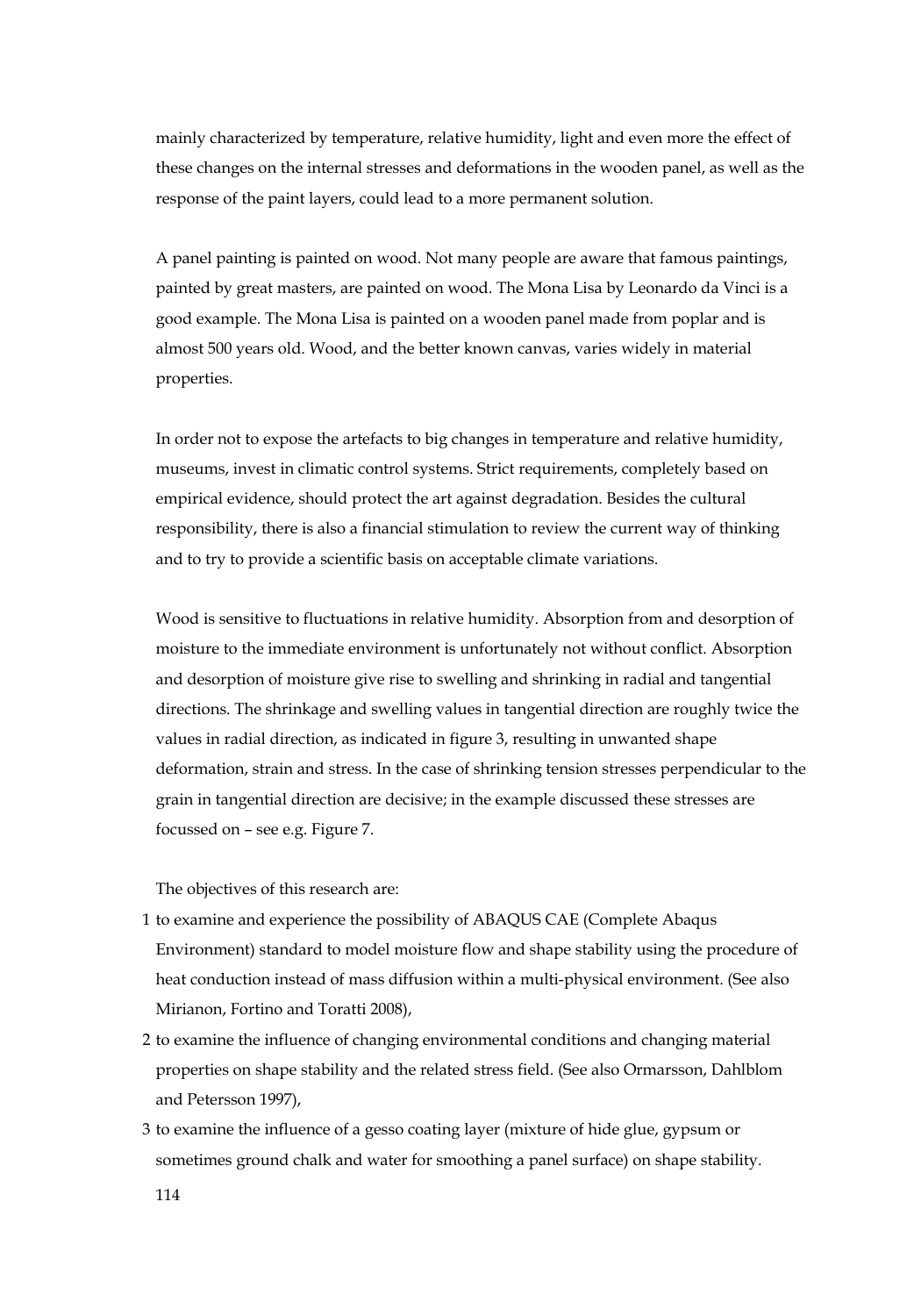The content of this paper is limited to the development of a constitutive model for simulations, to solve moisture diffusion and the influence of gesso on shape stability, which is discussed in the second part of this paper.

# **2 Modelling isothermal moisture movement in wood, using ABAQUS transient heat conduction**

When a wooden object is exposed to varying environmental conditions, especially fluctuations in relative humidity, the wood moisture content also varies due to the hygroscopic behaviour of wood. Especially fluctuations in relative humidity below the fibre saturation point result in deformation in the form of shrinking or swelling. If these deformations do not exceed the elastic range, theoretically there is no problem. Beyond this elastic range, the so called plastic range, the material no longer returns into the initial state after removing of the load. This is called plastic deformation. Jakiela, Bratasz and Kozlowski (2008) developed a numerical model describing moisture movement due to changing environmental conditions to calculate the related stress field in the elastic range. This model has been applied to lime wood cylinders. Schellen and Schijndel (2011) verified the work done by Jakiela, Bratasz and Kozlowski (2008) with help of a numerical model developed in COMSOL, a finite element package designed to solve building physics problems.

To validate the outcome by Jakiela *et al*. and Schellen *et al*., an ABAQUS transient heat conduction analysis is performed using a transient heat conduction analysis procedure instead of mass diffusion analysis. Due to the similarities in the basic differential equations for heat transfer – equation (1) - and mass diffusion – equation (4) – the mass diffusion problem can be solved by a heat transfer analyses. One of the possible great advantages of using ABAQUS CAE (Complete ABAQUS Environment) heat conduction analysis is the ease of modelling. Within the CAE, it is possible to perform a heat conduction analysis and apply the outcome as a predefined field to a static stress/strain analysis. This is a so called sequentially coupled thermal stress analysis. A sequentially coupled thermal stress analysis can be used when stress/displacement is dependent on a temperature field and there is no inverse dependency.

ABAQUS uses Fourier's law of heat conduction to analyse heat transfer, see equation (1), (2) and equation (3) to perform a mass diffusion analysis. Equation (3) is an extension of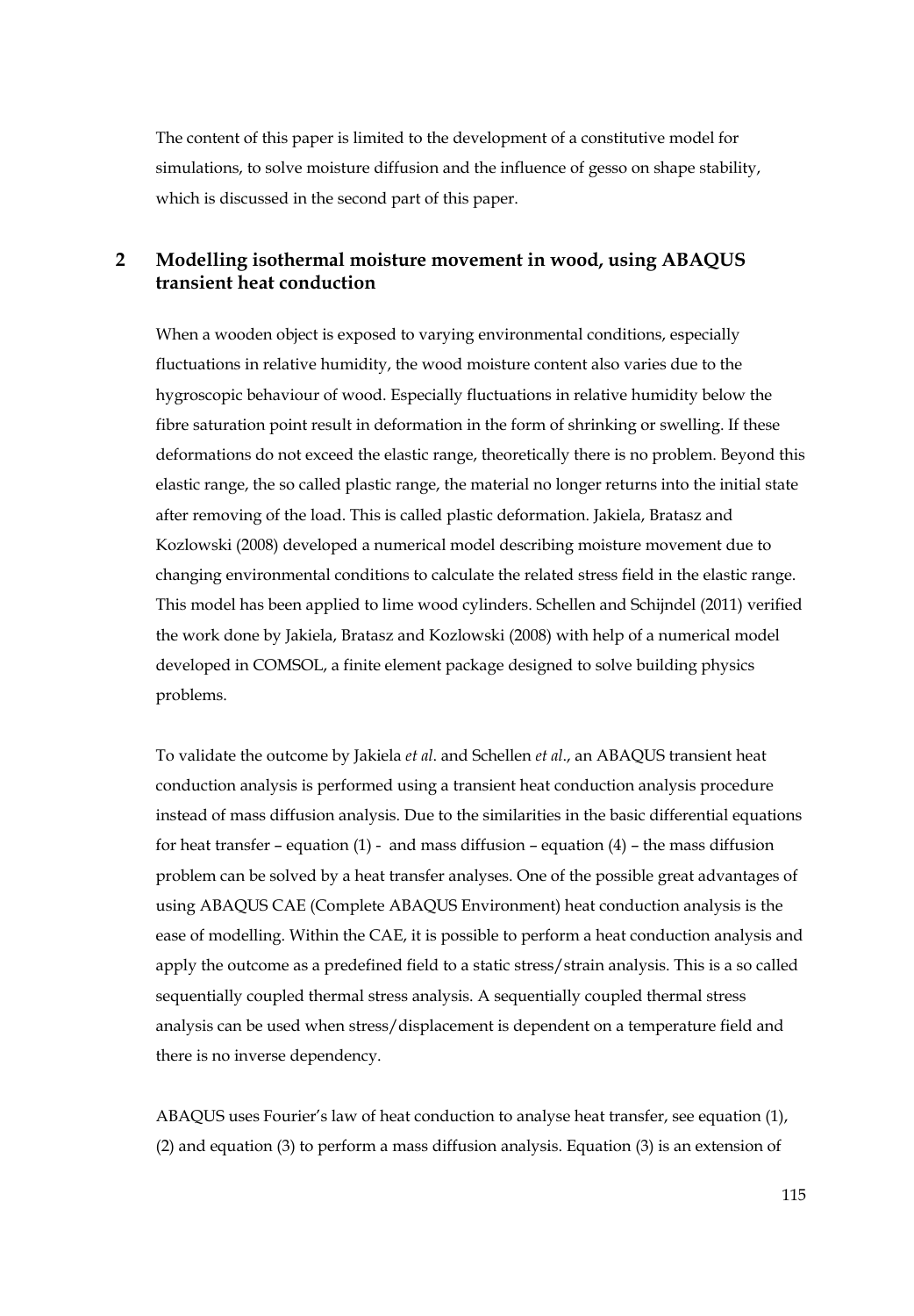

*Figure 1. The boy from Al–Fayum; 2nd century; Encaustic panel painting; The figure shows local cracking in the painting* 

Fick's law, see equation (4) and (5). The difference can be found in the fact that the equations used by ABAQUS allow for a non-uniform solubility (the ability of a liquid (solute) to dissolve into a solid (solvent)) of the solute through the solvent and for mass diffusion driven by gradients of temperature and pressure. Fick's first law of mass diffusion is a linear equation (4). The extended law used by ABAQUS, equation (3), becomes non-linear since the diffusion coefficient, the Soret factor κ*<sup>s</sup>* and the pressure stress factor  $\kappa_p$  depend on the concentration. Due to the analogy between Fourier's equations and Fick's equations, mass diffusion can be modelled using a heat transfer analysis and vice versa.

$$
q_x = -k \frac{\partial T}{\partial x}
$$
 Fourier's law (steady state) (1)  

$$
\frac{\partial T}{\partial t} = \alpha \frac{\partial^2 T}{\partial x^2}
$$
 Fourier's law (transient) (2)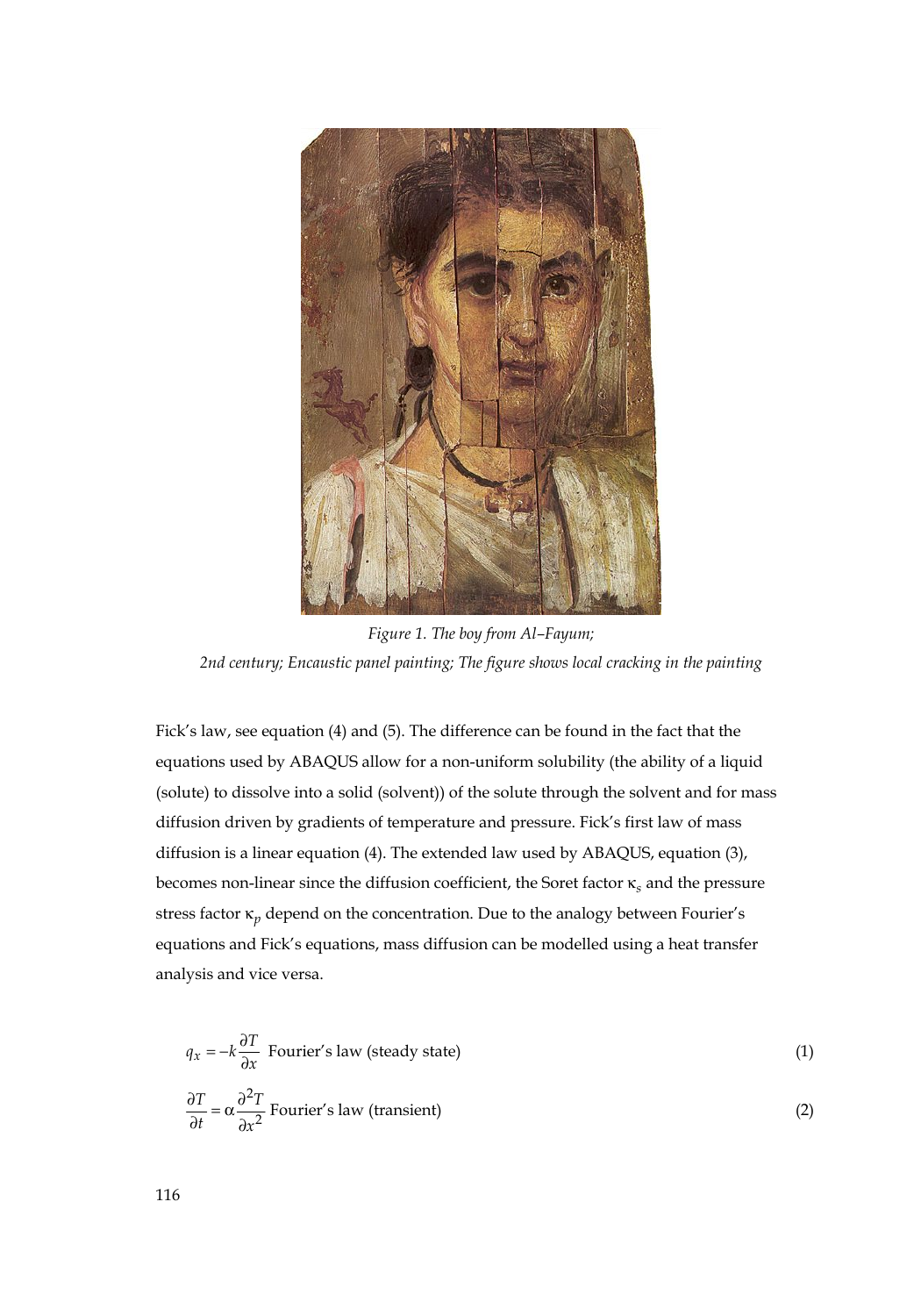$$
J_x = -sD\left[\frac{\partial \phi}{\partial x} + \kappa_s \frac{\partial}{\partial x} (\ln(T - T^Z)) + \kappa_p \frac{\partial p}{\partial x}\right]
$$
 (3)

$$
J_x = -D \frac{\partial \phi}{\partial x}
$$
 Fick's first law (steady state) (4)

$$
\frac{\partial \phi}{\partial t} = D \frac{\partial^2 \phi}{\partial x^2}
$$
 Fick's second law (transient) (5)

*xq* ………………... heat flux [W/m]

 *k* ………………… thermal conductivity [W/(mK)]

 *T* ………………… temperature [K]

<sup>α</sup> ………………… thermal diffusivity [m²/s] <sup>λ</sup> α = ρ *pc*

λ ………………… thermal conductivity (k) [W/(mK)]]

ρ ………………… density [kgm³]

*pc* ………………… specific heat capacity [J/(kgK)]

*xJ* ………………… diffusion flux [mol/(ms)]

*D* ………………… diffusion coefficient [m/s]

φ ………………… concentration [mol/m³]

*D*(*c*, *T*, *f*) ……….. diffusivity [m²/s]

 *s*(*T, f*) …………… solubility [ppm]

 $K_s(C,T,f)$  .......... factor, providing diffusion due to a temperature gradient [-]

*T* …………..……. temperature [K]

 $T^{\mathbb{Z}}$  ………………. value of the absolute zero on the temperature scale used [-]

 $K_n(C, T, f)$  .......... factor, providing diffusion, due to a stress gradient [-]

 *C* .……………….. concentration of the diffusing material [kg/m³]

 *f* .………………… other predefined field variables (potential) [-]

Although mass diffusion can be modelled using a transient heat transfer analysis, heat transfer analysis and mass diffusion analysis are not the same. For example, heat transfer analysis based on Fourier's law can only use a temperature gradient as the driving force behind the diffusive process. Within mass diffusion analysis other driving forces (ABAQUS calls this chemical potentials) like pressure, temperature and concentration can control the diffusive process . Consequently, these has to be translated into a temperature gradient.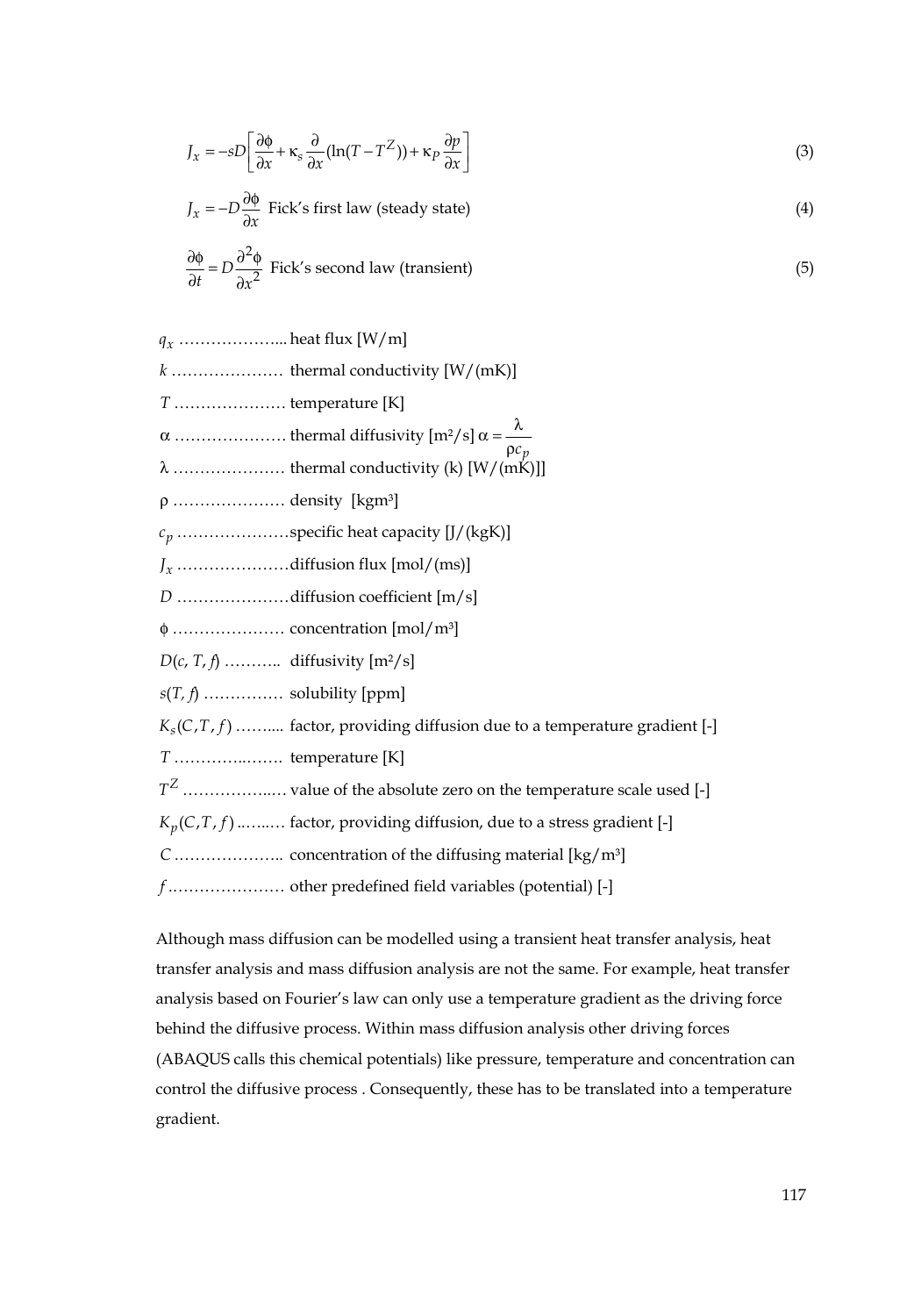# *2.1 Example: lime wood cylinder*

What is happening in a lime wood cylinder exposed to relative humidity fluctuations? A reproduction of the research done by Jakiela, Bratasz and Kozlowski (2008).

*2.1.1 Geometry (figure 2)* 

 $\varnothing$  = 0.13 m lime wood



*Figure 2. Geometry of the lime wood model* 

## *2.1.2 Plane strain situation*

Strain directed perpendicular to *x*-*y* plane equals zero

normal strain  $ε<sub>z</sub> = 0$ 

shear strain  $\gamma_{xz}$  = 0

shear strain  $\gamma_{yz} = 0$ 

The wood reaction to moisture parallel to the grain is neglected, the surface can be regarded as fully closed; consequently "one dimensional drying" is simulated.

*2.1.3 Thermal boundary conditions (isothermal)*   $t < 0$   $T_S = T_0$ 

*t* > 0  $q = h(T_0 - T_S)$ ; the cylinder gradually heats up or cools down to  $T_0$ 

 $t = \infty$   $T_{\infty} = T_0$ 

*T*<sup>0</sup> ……... 20 [°C]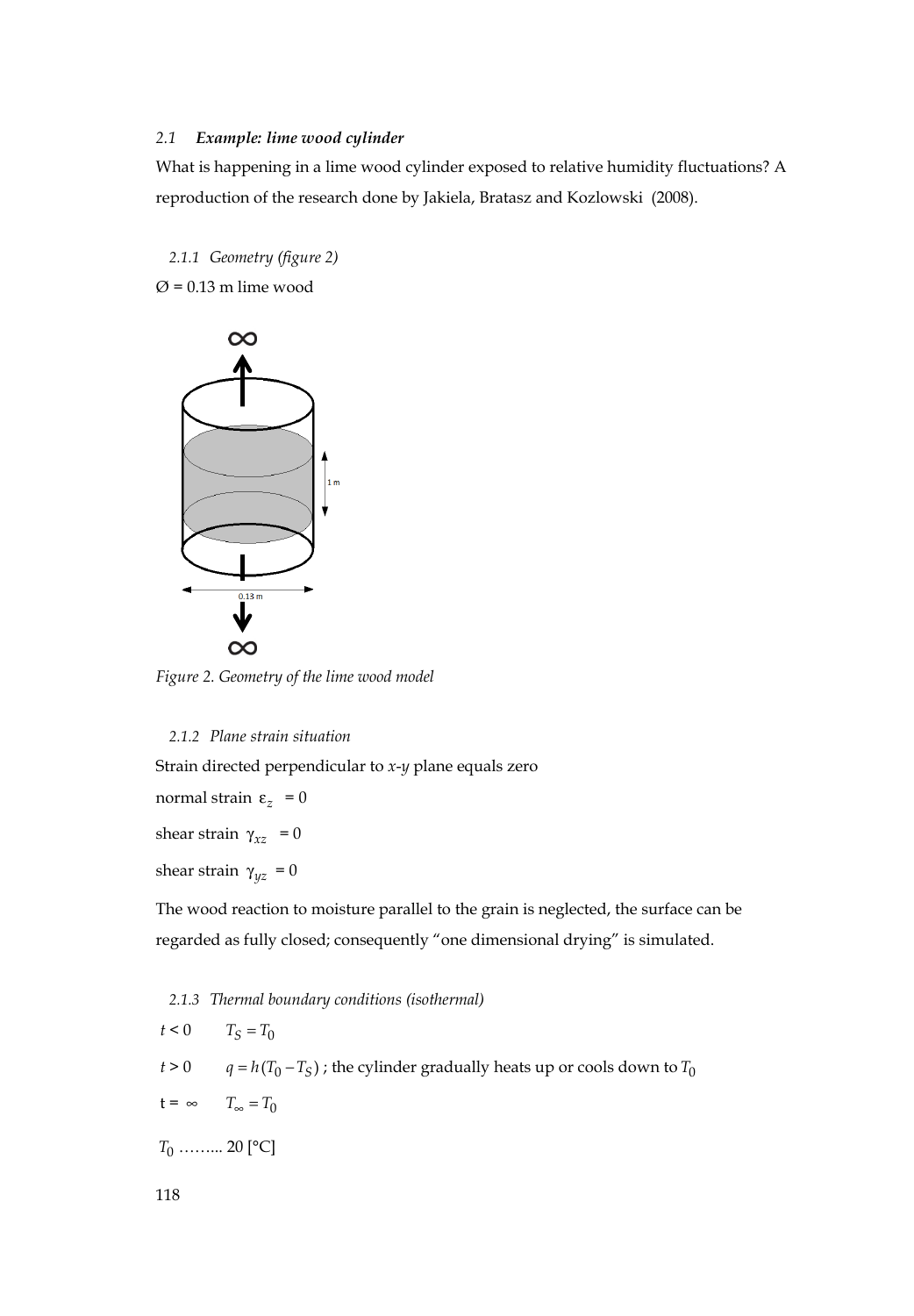*T*<sup>∞</sup> …….. 20 [°C]

*TS* …….. surface temperature [°C]

*q* ……... heat flux at surface [W/m²]

*h* ……… heat transfer coefficient  $\left[W/(m^2K)\right]h = \frac{Q}{A \Delta T}$ 

 *Q* …….. heat flow [W]

*A* …….. surface area [m²]

*2.1.4 Hygric boundary conditions* 

 $t < 0$   $u<sub>S</sub> = u<sub>0</sub> = 14\%$ 

 $t > 0$   $g = \beta(u_0 - u_S)$ ; the wood moisture content gradually decreases from  $\mu_S$  to  $\mu_\infty$ 

 $t = \infty$   $u_{\infty} = 6\%$ 

 $u_0 = 14\% \rightarrow RH_0 = 70\%$ 

 $u_{\infty} = 6\% \rightarrow RH_{\infty} = 30\%$ 

*g* ………. moisture flux at surface [kg/(m²s)]

β ………. moisture transfer coefficient [kg/(m²s)]

## *2.1.5 Mechanical boundary conditions*

The model surface is constraint (type: coupling) to a reference point in space. The vertical movement is constraint. By coupling the surface to a reference point in space, rigid body rotation cannot take place and the model is free to move in radial direction.

## *2.1.6 Mechanical stress and strain (generalized Hooke's law)*

$$
\begin{pmatrix}\n\epsilon_x \\
\epsilon_y \\
\gamma_{xy}\n\end{pmatrix} = \begin{pmatrix}\n\frac{1}{E_x} & -\frac{v_{xy}}{E_y} & 0 \\
-\frac{v_{yx}}{E_x} & \frac{1}{E_y} & 0 \\
0 & 0 & \frac{1}{G_{xy}}\n\end{pmatrix} \begin{pmatrix}\n\sigma_x \\
\sigma_y \\
\tau_{xy}\n\end{pmatrix} + \begin{pmatrix}\n\alpha_x \\
\alpha_y \\
0\n\end{pmatrix} \Delta \theta + \begin{pmatrix}\n\kappa_x \\
\kappa_y \\
0\n\end{pmatrix} \Delta w
$$
\n(6)

ε*<sup>x</sup>* , ε*<sup>y</sup>* .………….. normal strain components [-] γ*xy* …………….... shear strain component [-] *Ex* , *Ey* ….………. moduli of elasticity [N/m²] ν*xy* , ν*yx* ..………. Poisson's ratios [-]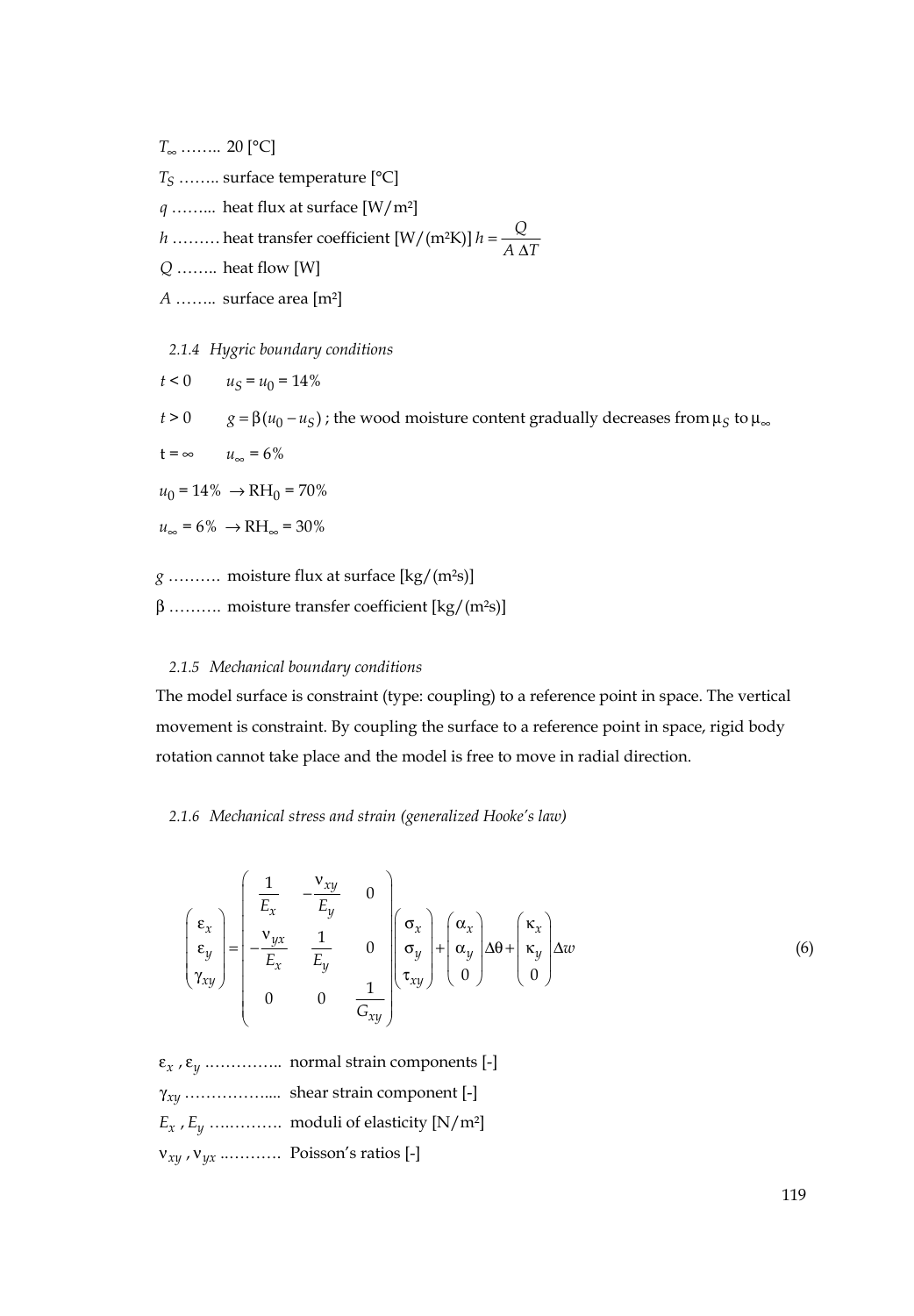*Gxy* …………...…. shear modulus [N/m²]

σ*<sup>x</sup>* , σ*<sup>y</sup>* .………….. normal stress components [N/m²]

 $\alpha_x$ ,  $\alpha_y$  ................ linear thermal expansion coefficient [1/K]

Δθ ……………….. temperature increment [K]

Δ*w* ……………….. moisture content increment [kg/m³]

 $\kappa_x$ ,  $\kappa_y$  ............... linear relative deformation due to changing moisture content [1/(kgm<sup>3</sup>)]

#### *2.1.7 Material properties*

For a complicated material as wood, one should not expect ideal elastic behaviour, as described by Hooke's law. The stress-strain diagram is therefore not the same as for an ideal elastic body.

Table 1 shows the modulus of elasticity perpendicular to the grain of lime wood in both radial and tangential directions used to model the lime wood cylinder. Notice that the modulus of elasticity in tangential direction is approximately half the value of the modulus of elasticity in the radial direction.

It is known that there is a difference between tangential and radial shrinkage and that this explains the typical radial cracks and cracks along the annual rings when wood dries. Different wood species have different properties, and show different shrinkage and swelling behaviour. One thing is always the same for all species: wood shrinks the most in the tangential direction, about two times more than in the radial direction, see figure 3.

| $RH[\%]$ | Tangential direction [MPa] | Radial direction [MPa] |
|----------|----------------------------|------------------------|
| 20       | 600                        | 1120                   |
| 35       | 490                        | 900                    |
| 50       | 450                        | 820                    |
| 65       | 420                        | 770                    |
|          |                            |                        |

*Table 1. Modulus of elasticity of lime wood (Jakiela, Bratasz and Kozlowski (2008))* 

Between two systems, whose concentration of moisture content differ, there is a natural tendency for moisture transfer. Due to moisture transfer, both systems seek for equilibrium, minimizing the difference in moisture concentration, this process is called diffusion .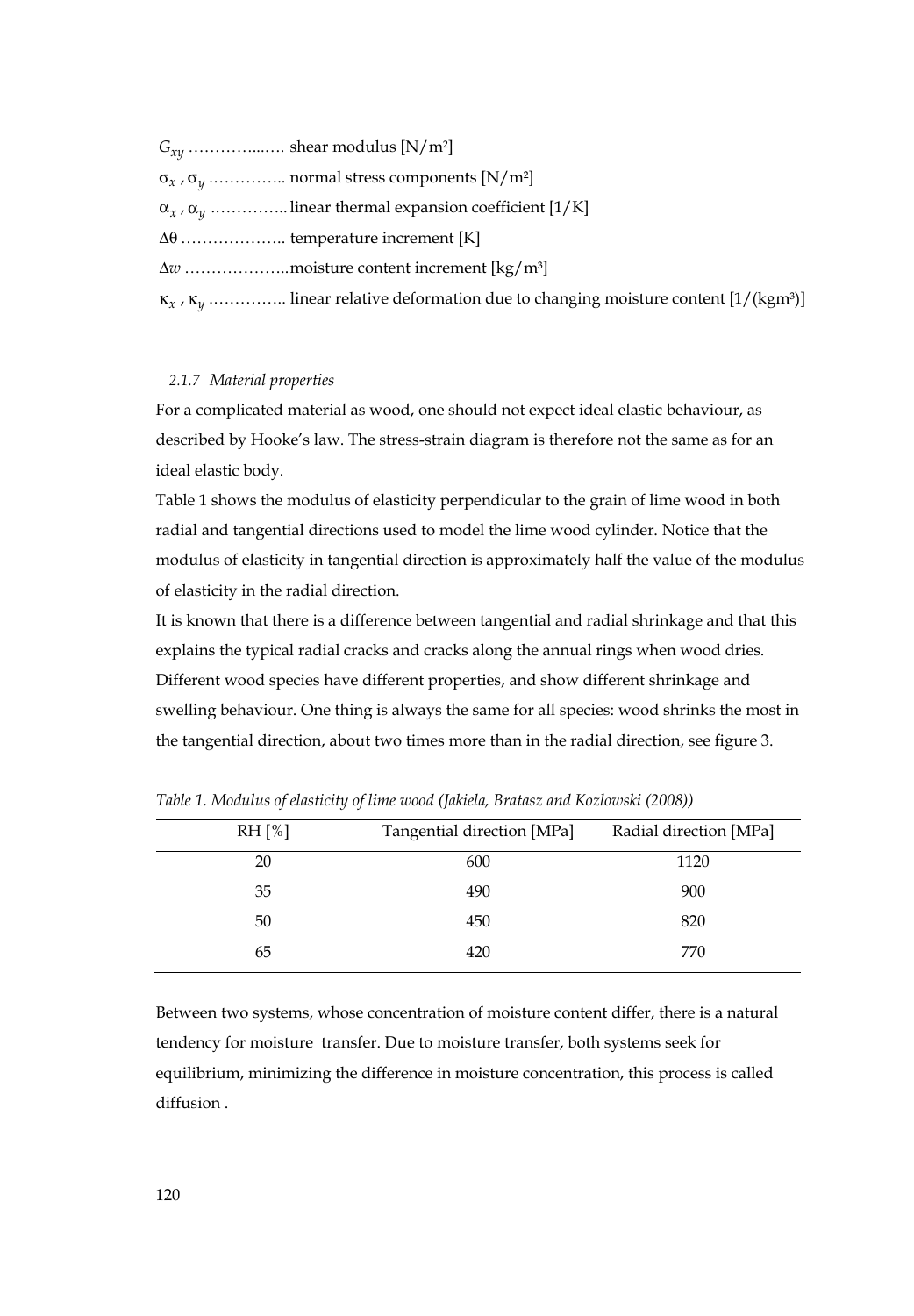dimensional change [%]



*Figure 3. Relation between the Equilibrium Moisture Content (EMC) and dimensional change for shrinkage coefficients*  $\alpha_R = 0.13$  (radial direction) and  $\alpha_T = 0.28$  (tangential direction).

Diffusion seems to be equal for radial and tangential directions and larger for the longitudinal direction; this is expressed in table 2. Furthermore table 2 also expresses that diffusion depends on temperature – in this example constant at  $20 °C$  – and relative humidity – both determining the equilibrium moisture content; see also equation (7).

The Equilibrium Moisture Content (EMC) for Lime Wood as a function of Relative Humidity (RH) and temperature T is calculated according to equation (7) (Kollmann and Cote (1968)

$$
EMC = \frac{1800}{W} \left[ \frac{K(RH)}{1 - K(RH)} + \frac{K_1 K(RH) + 2K_1 K_2 K^2 (RH)^2}{1 + K_1 K(RH) + K_1 K_2 K^2 (RH)^2} \right]
$$
(7)

with:

$$
W = 345 + 1.29T + 0.0135 T^2
$$
\n(8)

$$
K = 0.805 + 0.000736 \, T - 0.00000273 \, T^2 \tag{9}
$$

$$
K_1 = 6.27 - 0.00938 \, T - 0.000303 \, T^2 \tag{10}
$$

$$
K_2 = 1.19 + 0.0407 \text{ T} - 0.000293 \text{ T}^2 \tag{11}
$$

*T* in [oC]

$$
RH \text{ in } 0, X \ (0 \le X \le 1, 0) [-]
$$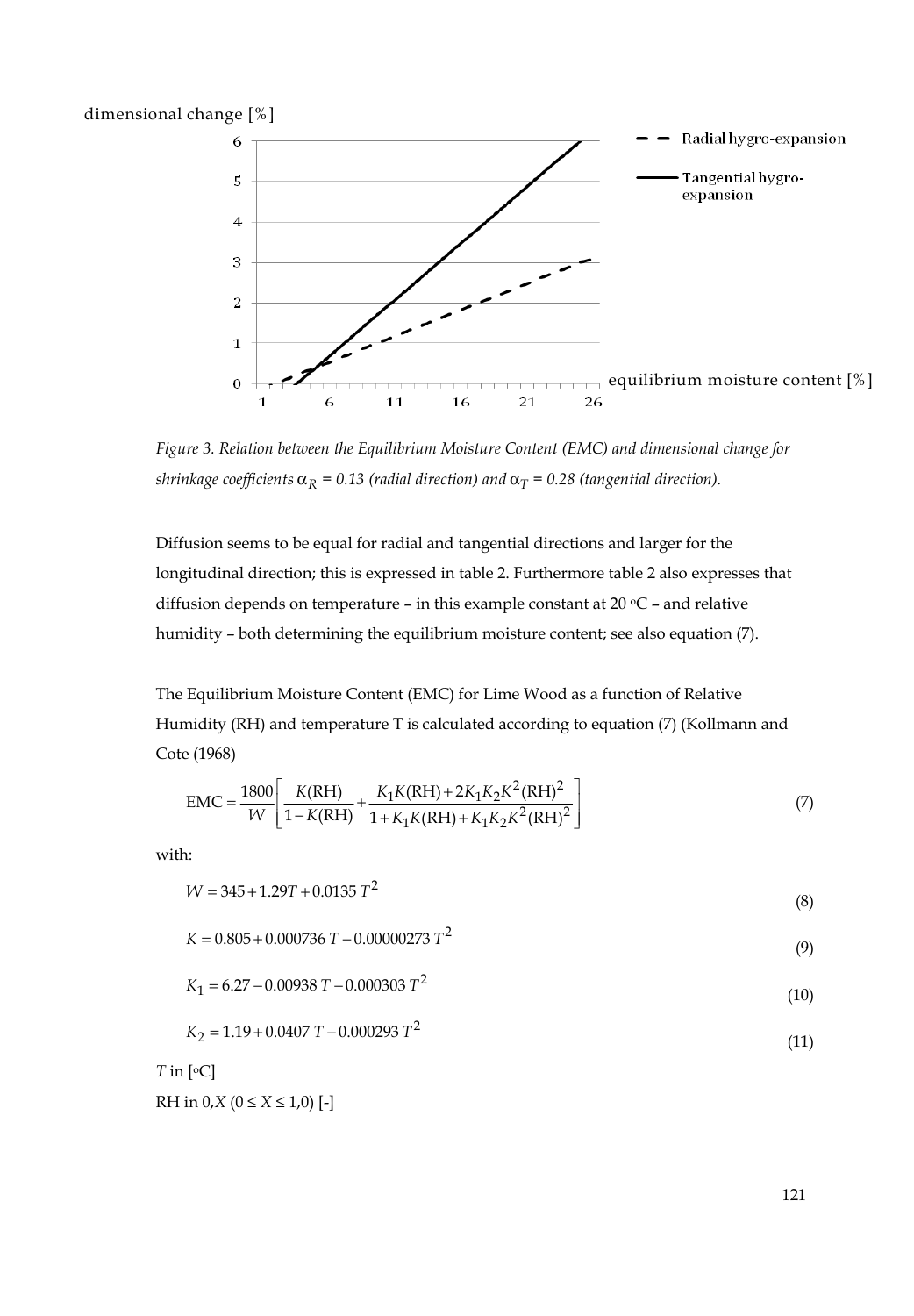| equilibrium      | diffusion coefficient        |                              |                              |  |
|------------------|------------------------------|------------------------------|------------------------------|--|
| moisture content | radial                       | tangential                   | longitudinal                 |  |
| [%]              | $\left[\frac{m^2}{h}\right]$ | $\left[\frac{m^2}{h}\right]$ | $\left[\frac{m^2}{h}\right]$ |  |
| $\Omega$         | 0.0003888                    | 0.0003888                    | 0.0009000                    |  |
| 5                | 0.0004751                    | 0.0004751                    | 0.0050400                    |  |
| 5.5              | 0.0004841                    | 0.0004841                    | 0.0053500                    |  |
| 7                | 0.0005137                    | 0.0005137                    | 0.0056700                    |  |
| 8.5              | 0.0005461                    | 0.0005461                    | 0.0058500                    |  |
| 9                | 0.0005572                    | 0.0005572                    | 0.0056700                    |  |
| 13.5             | 0.0006690                    | 0.0006690                    | 0.0045400                    |  |
| 18               | 0.0008026                    | 0.0008026                    | 0.0030700                    |  |
| 23               | 0.0009690                    | 0.0009690                    | 0.0021000                    |  |
| 28               | 0.0012029                    | 0.0012029                    | 0.0013500                    |  |

*Table 2. Moisture diffusion coefficient of lime wood as a function of equilibrium moisture content (EMC) (Jakiela, Bratasz and Kozlowski (2008))* 

# *2.2 Results from numerical analyses*

At time *t* = 0, the wooden cylinder is in equilibrium with its surrounding. The relative humidity at *t* = 0 equals 70%, resulting in a wood equilibrium moisture content of 14% (for  $T = 20 \text{ }^{\circ}\text{C}$ , see figure 4. Suddenly the surrounding conditions change. The relative humidity drops from 70% to 30%, corresponding, when  $T = 20$  °C, to 6% wood equilibrium moisture content. After this event the environment is kept constant at = 30% and the wooden cylinder is slowly drying as it releases moisture. The wooden cylinder seeks for a new equilibrium with its surrounding condition. With help of ABAQUS finite element model the time to reach complete equilibrium was calculated at ± 40 days after the event.

## *2.2.1 Distribution of moisture content after 24 hours*

After 24 hours the centre of the cylinder is still at the initial 14% moisture content. The surface of the wooden cylinder shows a fast transition in moisture content, see figure 5, which shows the changing moisture content at different distances from the surface as a function of time. The selected distances from surface up to 10 mm inside the wooden cylinder show a non-linear diffusion process. The first 1 mm to 5 mm from the surface level instantaneously changes its moisture content. Figure 5 also shows that the core of the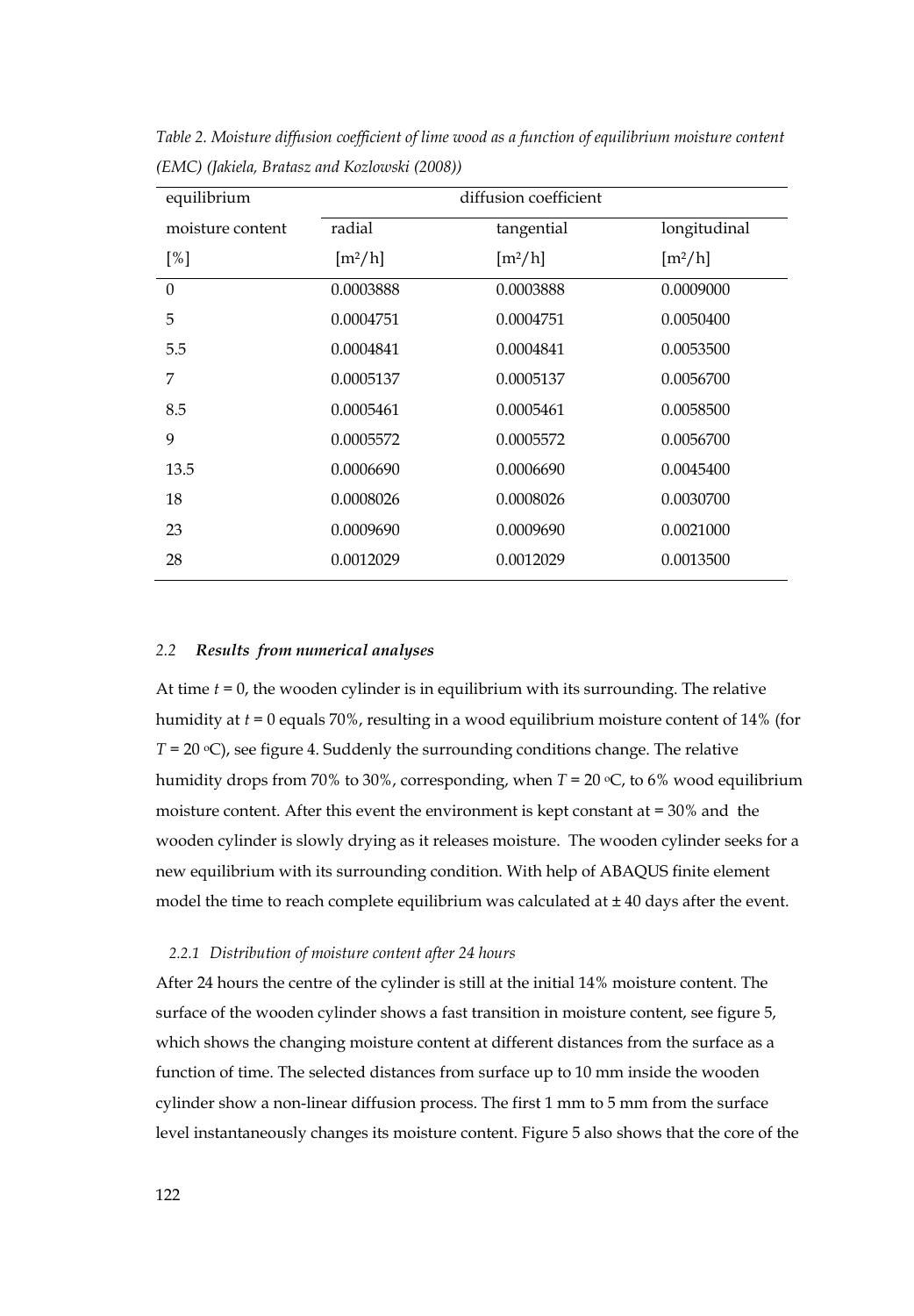

*Figure 4. Distribution of moisture content at selected distances from the surface up to 10 mm into a wooden cylinder with a step change of 14% MC to 6% MC which is equal to 70% RH to 30% RH (at T = 20 oC) after 24 h* 

cylinder lying deeper than 1 centimetre does not experience any change in the moisture content in the first 3 hours.

## *2.2.2 Strain and stress development in tangential direction*

Figure 5 shows the development of radial strain in compression perpendicular to the grain at different depths from the surface as a function of time. Generally, the maximum elastic strain at which wood starts to deform plastically perpendicular to the grain lies around the 0.004 (Ormarsson *et al.* (1997).

Figure 6 shows the development of tangential stress at different depths from the surface as a function of time. The elastic range up to a tangential stress of  $\pm$  2.5 MPa and maximum tangential strength of ± 5.5 MPa as denoted by Jakiela *et al.* (2008) is exceeded. With continuing drying of the interior layers, the stress slowly decreases. This slow decrease is the result of the slow vanishing of the moisture gradient as the interior layers dry, resulting in more evenly shrinkage. The content of this paper is limited to stress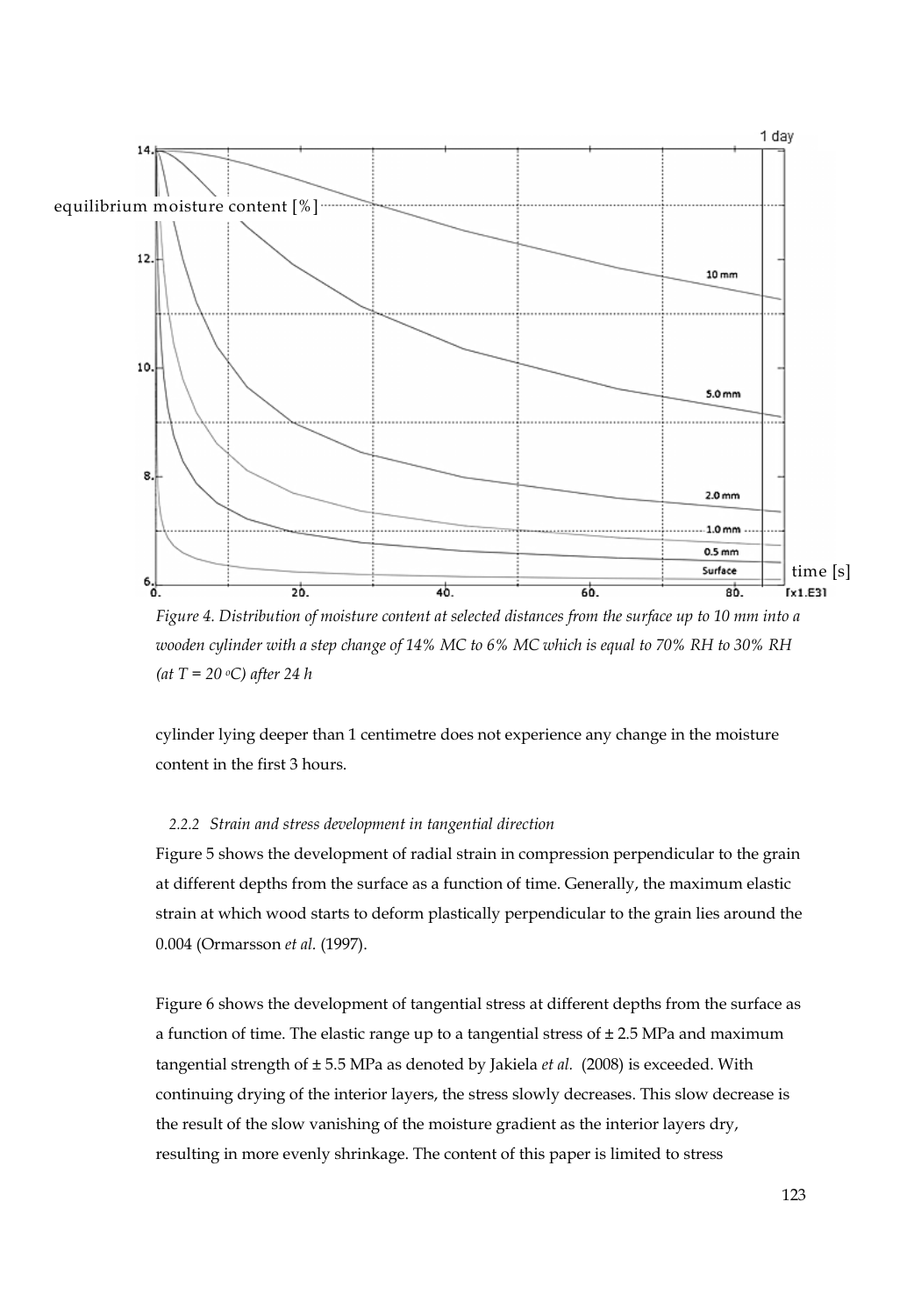

*Figure 5. Radial strain at selected distances from the surface up to 10 mm into a wooden cylinder with a step change of 14% to 6% moisture content (MC) equal to 70% to 30% relative humidity (RH) after 24 h* 



*Figure 6. Tangential stress (perpendicular to the grain) at selected distances from the surface up to 10 mm into a wooden cylinder with a step change of 14% to 6% moisture content (MC) equal to 70% to 30% relative humidity (RH) after 24 h*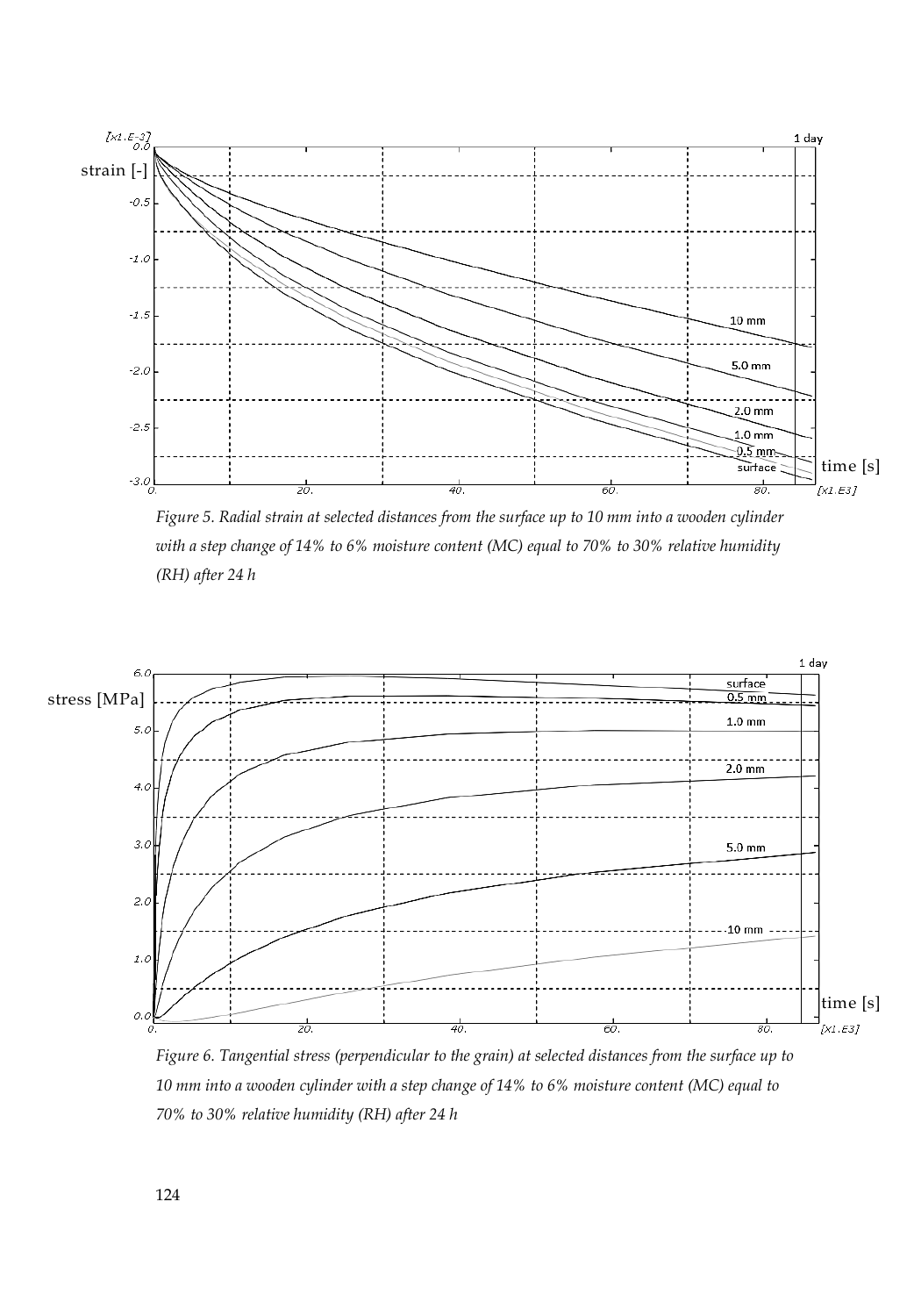development in tangential direction. Information about radial stress development, tangential and radial strain development can be found in Jakiela *et al.* (2008) and Reijnen (2012).

## *2.2.3 Numerical verification*

The results from the analyses described in this paper are compared to numerical results found by other researchers, Jakiela *et al*. (2008) and Schellen *et al*. (2011), who carried out similar calculations. The results found by Schellen *et al*. (2011) were computed with help of a numerical model within COMSOL as a comparative benchmark of the research done by Jakiela *et al*. (2008). Comparing the results regarding deformations of the limewood cylinder found by Jakiela et al. (2008) and Schellen *et al*. (2011), it can be concluded that these results are very much the same as the results calculated by ABAQUS, see Reijnen (2012).

# **3 Summary and conclusion**

Within ABAQUS finite element software, it is shown that due to the analogy between Fourier's law of heat conduction and Fick's law of mass diffusion, it is possible to solve a moisture movement problem, which is a mass diffusion problem, with a heat transfer analysis. Careful implementation, proper material data and using an appropriate driving potential, for which water vapour pressure *P* and water vapour content w look suitable, deserves full attention.

Unfortunately, the results (high tension stresses perpendicular to the grain in the tangential direction) indicate that moisture transport below fibre saturation point can possibly not be regarded as being a pure Fickian process. Other models like non-Fickian or multi-Fickian model, resulting in stresses perpendicular to the grain as indicated in figure 7, can be considered.